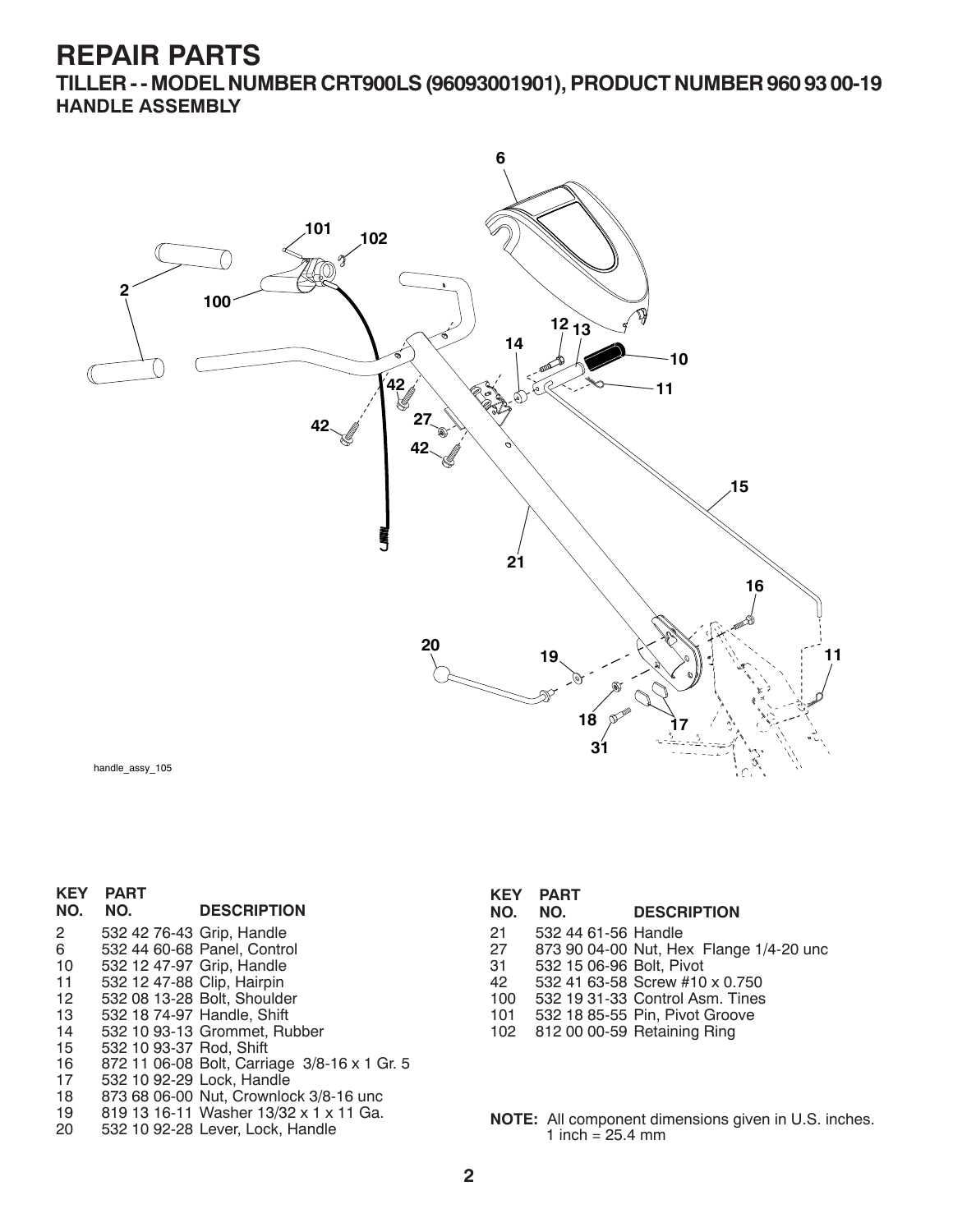**TILLER - - MODEL NUMBER CRT900LS (96093001901), PRODUCT NUMBER 960 93 00-19 MAINFRAME, LEFT SIDE**



## **KEY PART**

#### **NO. NO. DESCRIPTION**

- 3 873 22 06-00 Nut, Hex 3/8-16
- 4 532 43 24-20 Shield, Inner Belt Guard RT
- 5 532 16 43-29 Pin Spirol Flared
- 6 532 11 01-11 Lever, Shift
- 7 872 11 04-04 Bolt, Carriage 1/4-20 x 1/2 Gr. 5
- 8 532 00 87-00 Plate, Shift Indicator
- 9 532 08 67-77 Screw, Hex, Washer Head, Slotted #10-24 x 1/2
- 10 532 00 94-84 Clip
- 873 51 04-00 Nut, Keps Hex 1/4-20 unc
- 13 823 23 05-06 Screw, Set, Hex 5/16-18 x 3/8 14 532 15 61-17 Spacer, Split 0.327 x 0.42 x 1.220
- 15 819 11 11-16 Washer 11/32 x 11/16 x 16 Ga.
- 16 532 14 51-02 Sheave, Transmission
- 19 812 00 00-28 Retainer, Ring
- 21 532 11 06-52 Spacer, Split 0.327 x 0.42 x 2.09<br>22 874 77 05-08 Bolt, Fin Hex 5/16-24 x 1/2
- 22 874 77 05-08 Bolt, Fin Hex 5/16-24 x 1/2
- 532 00 50-15 Tire
- 532 12 43-66 Rim
- 532 12 47-18 Tire Valve<br>24 532 12 68-75 Rivet, Drill
- 24 532 12 68-75 Rivet, Drilled
- 25 532 12 47-88 Clip, Hairpin 26 532 44 04-38 Guard, Belt

#### **KEY PART**

### **NO. NO. DESCRIPTION**

- 27 532 13 28-01 Belt, V
- 28 532 10 46-79 Pulley, Idler 29 812 00 00-32 Ring, Klip
- 30 532 15 92-29 Bracket, Idler
- 
- 31 532 10 23-84 Bolt, Hex 5/16-16 x 12
- 32 532 10 21-41 Shaft, Idler Arm
- 33 874 76 06-16 Bolt, Hex 3/8-16 x 1
- 34 532 10 23-83 Counterweight, L. H.
- 36 532 10 23-31 Bracket, Reinforcement, L. H. 37 532 13 08-12 Sheave, Engine
- 
- 38 874 76 05-44 Bolt, Fin Hex 5/16-18 x 2-3/4
- 39 532 14 00-62 Cap, Plunger
- 532 17 04-88 Screw Hex Wsh Slt #10-24 x .50
- 44 873 80 05-00 Nut Lock 5/16-18
- 65 873 97 05-00 Nut Lock Hex Flange<br>66 819 13 13-12 Washer 13/32 x 13/16
- 66 819 13 13-12 Washer 13/32 x 13/16 x 12 Ga.
- 67 874 76 05-24 Bolt, Fin Hex 5/16-18 unc x 1-1/2
- 68 873 51 06-00 Nut Keps Hex 3/8-16 unc<br>69 532 16 41-73 Keeper Belt Engine 69 532 16 41-73 Keeper Belt Engine
- 
- **NOTE:** All component dimensions given in U.S. inches. 1 inch =  $25.4 \, \text{mm}$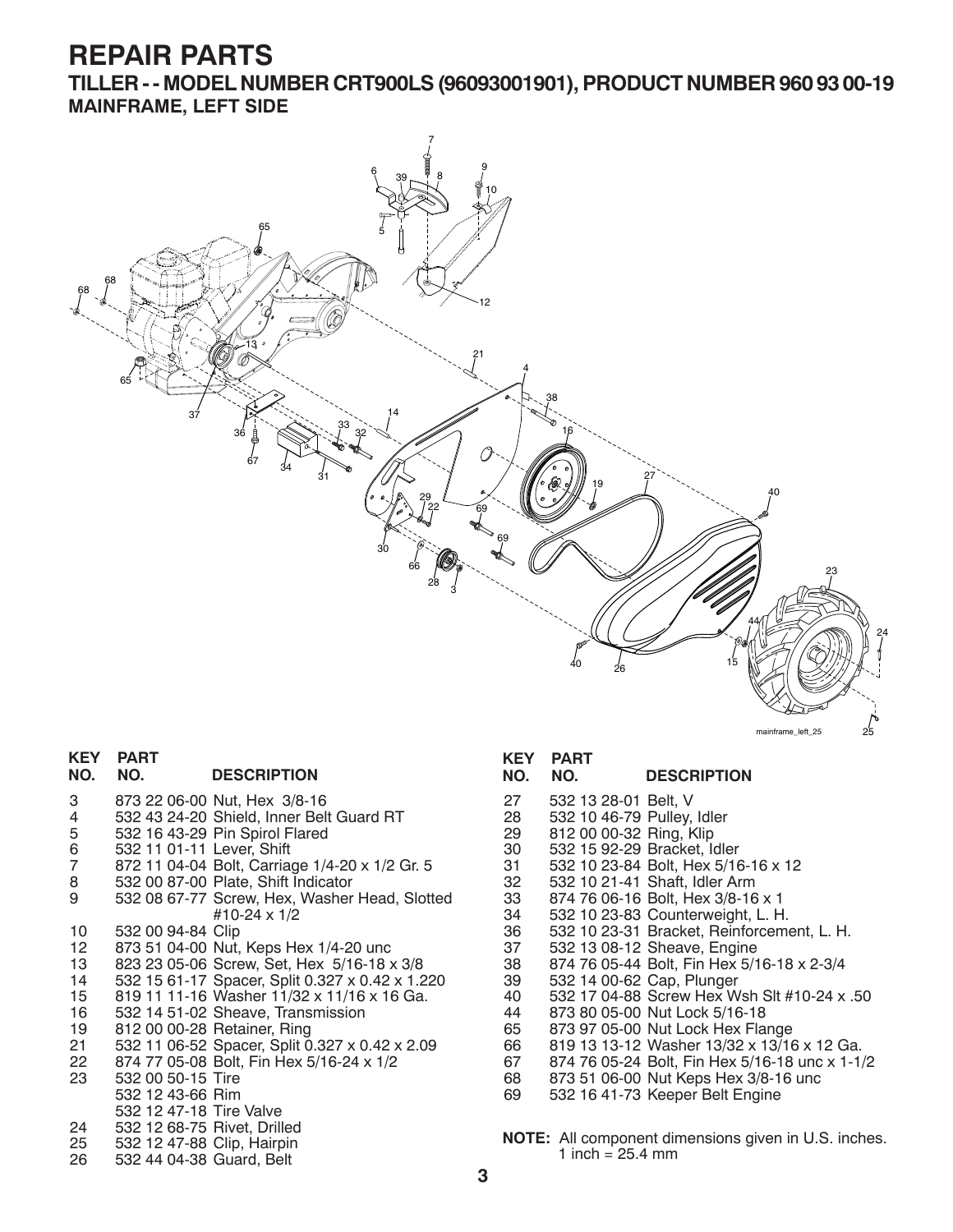**TILLER - - MODEL NUMBER CRT900LS (96093001901), PRODUCT NUMBER 960 93 00-19 MAINFRAME, RIGHT SIDE**



| <b>KEY</b><br>NO. | <b>PART</b><br>NO.          | <b>DESCRIPTION</b>                        | <b>KEY</b><br>NO.                             | <b>PART</b><br>NO. | <b>DESCRIPTION</b>                   |
|-------------------|-----------------------------|-------------------------------------------|-----------------------------------------------|--------------------|--------------------------------------|
| $\mathbf{2}$      |                             | 873 97 05-00 Locknut, Hex, Flange 5/16-18 | 15                                            |                    | $-- ---$ Engine, Honda               |
| 5 <sub>5</sub>    |                             | 532 10 23-32 Bracket, Reinforcement       |                                               |                    | Model No. GCL160LA MHAB              |
| $7\overline{ }$   |                             | 532 10 21-73 Counter Weight, R.H.         |                                               |                    |                                      |
| 10                |                             | 874 76 05-24 Bolt, Hex 5/16-18 x 1-1/2    |                                               |                    |                                      |
| 11                | 532 12 47-88 Clip, Hairpin  |                                           | 44                                            |                    | 873 51 06-00 Nut Keps Hex 3/8-16 unc |
| 12                | 532 12 68-75 Rivet, Drilled |                                           |                                               |                    |                                      |
| 13                | 532 00 50-15 Tire           |                                           | NOTE: AllcomponentdimensionsgiveninU.S.inches |                    |                                      |
|                   | 532 12 43-66 Rim            |                                           |                                               | 1 inch = $25.4$ mm |                                      |
|                   | 532 12 47-18 Tire Valve     |                                           |                                               |                    |                                      |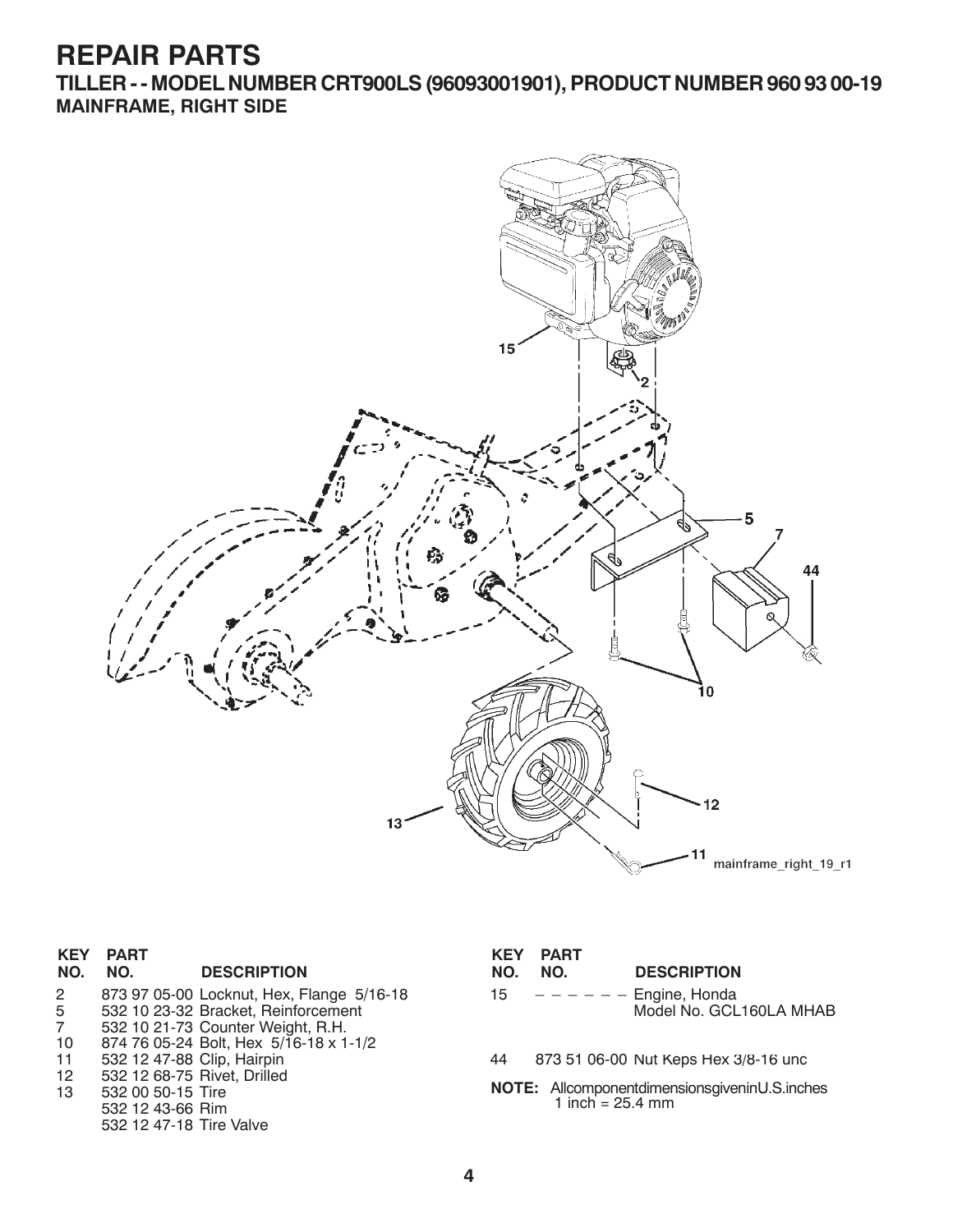**TILLER - - MODEL NUMBER CRT900LS (96093001901), PRODUCT NUMBER 960 93 00-19 TRANSMISSION**

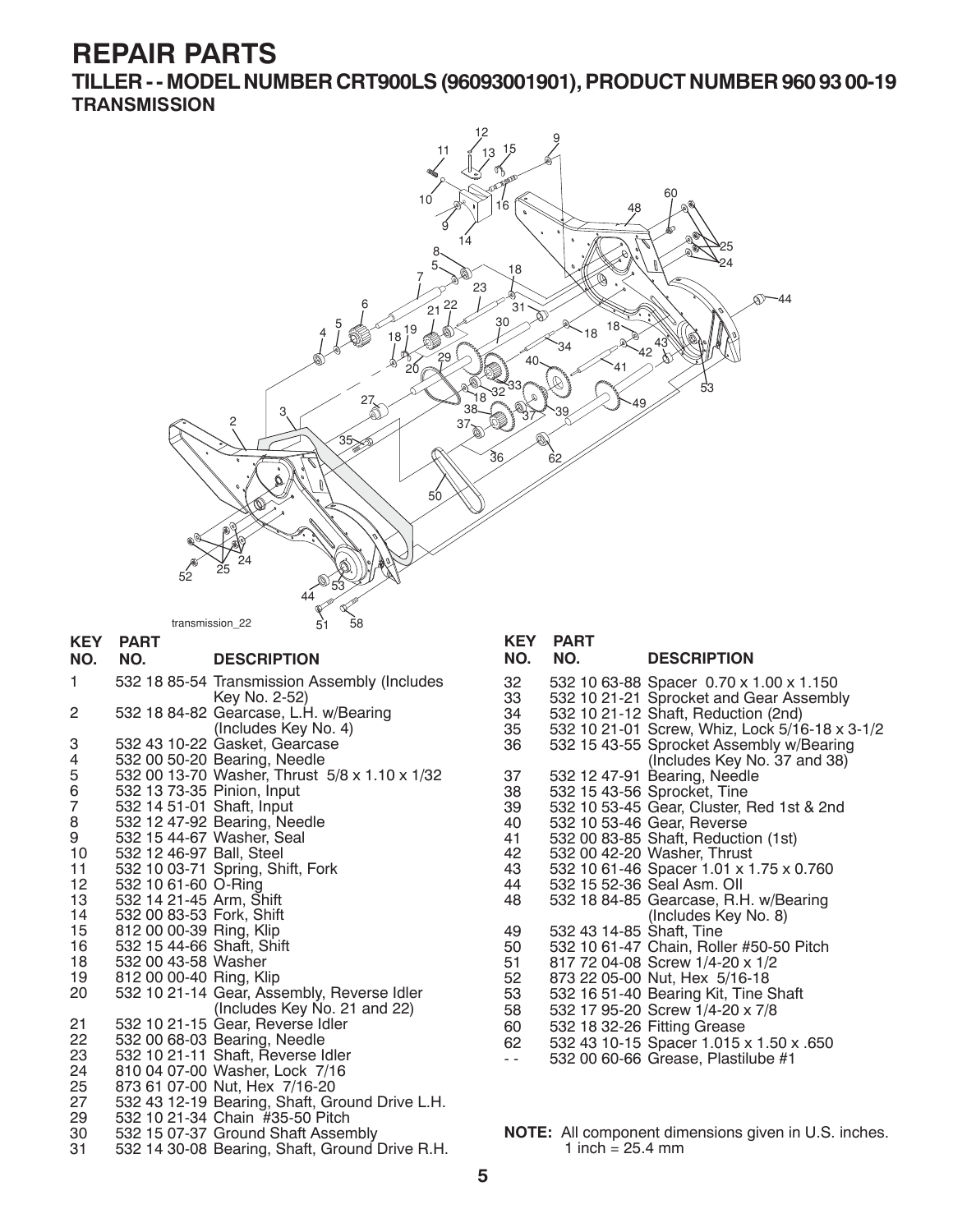**TILLER - - MODEL NUMBER CRT900LS (96093001901), PRODUCT NUMBER 960 93 00-19 TINE SHIELD**



```
tine_shield_17_in_r2
```
#### **KEY PART DESCRIPTION**

| -1<br>2          | 873 90 05-00 Nut, Lock Hex Flange 5/16-18<br>532 44 04-52 Shield, Side, Outer L. H. |
|------------------|-------------------------------------------------------------------------------------|
| 3                | 532 00 83-93 Pin, Stake, Depth                                                      |
| $\overline{4}$   | 812 00 00-35 Ring, Klip                                                             |
| 5                | 532 18 08-47 Bolt Carriage 5/16-18 x 3/4                                            |
| 6                | 532 00 83-94 Spring                                                                 |
| $\overline{7}$   | 532 00 83-92 Bracket, Latch                                                         |
| 8                | 532 10 92-30 Spring, Depth Stake                                                    |
| 9                | 532 44 26-62 Shield, Tine                                                           |
| 13               | 872 11 05-10 Bolt, Carriage 5/16-18 x 1-1/4                                         |
| 14               | 532 12 43-11 Bracket, Shield Tine                                                   |
| 15 <sup>15</sup> | 532 44 04-50 Shield, Side, Outer R.H.                                               |
| 16               | 873 90 04-00 Nut, Hex Flange 1/4-20 unc                                             |
| 18               | 872 04 04-10 Bolt, Carriage 1/4-20 x 1-1/4 Gr. 5                                    |
| 19               | 532 10 27-01 Grip                                                                   |
| 20               | 873 22 06-00 Nut, Hex 3/8-16                                                        |
| 21               | 532 10 21-56 Stake, Depth                                                           |
| 22               | 874 93 06-32 Bolt, Hex 3/8-16 x 2                                                   |

#### **KEY PART DESCRIPTION**

- 23 532 00 44-40 Hinge
- 24 872 14 04-04 Bolt, Carriage 1/4-20 x 1/2 Gr. 5
- 532 00 67-12 Cap, Vinyl
- 26 532 10 92-27 Pad, Idler
- 27 532 44 04-48 Shield, Leveling
- 28 532 12 05-88 Pin, Hinge
- 30 873 97 05-00 Nut Lock Flange
- 29 532 44 04-49 Shield, Side
- 32 873 22 04-00 Nut, Fin, Hex 1/4-20 unc
- 33 810 04 04-00 Washer Lock Hvy Helical 1/4
- 35 872 11 05-05 Bolt 5/16-18 x 5/8
- 37 873 80 05-00 Nut Lock 5/16-18 unc
- 38 873 51 05-00 Nut Keps Hex 5/16-18 unc

**NOTE:** All component dimensions given in U.S. inches. 1 inch =  $25.4 \, \text{mm}$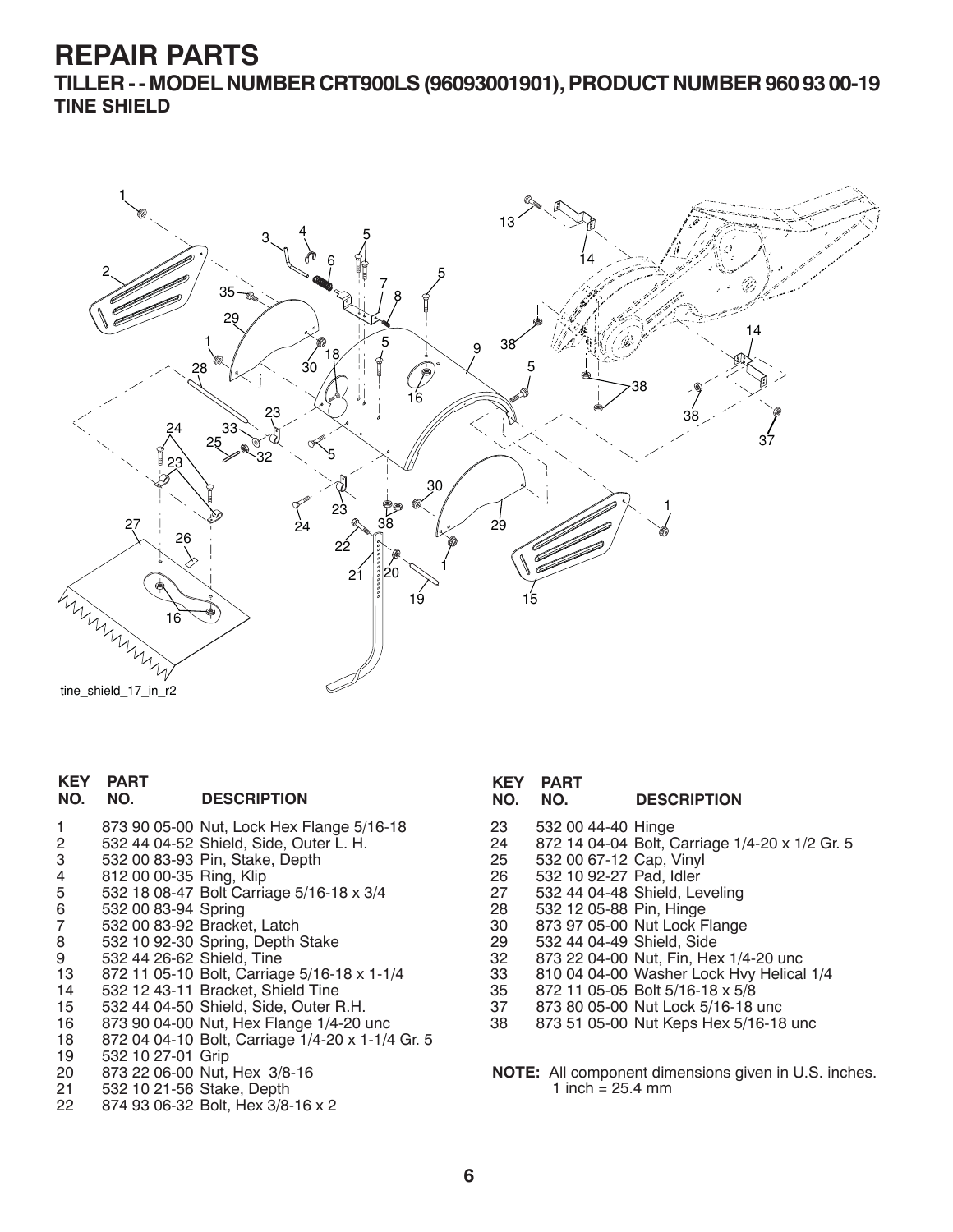**TILLER - - MODEL NUMBER CRT900LS (96093001901), PRODUCT NUMBER 960 93 00-19 TINE ASSEMBLY**



# **KEY PART**

#### **DESCRIPTION**

- 1 532 00 44-59 Tine, Outer, L.H.<br>2 532 13 26-73 Clevis Pin
- 2 532 13 26-73 Clevis Pin
- 3 532 00 65-54 Tine, Inner, L.H.
- 4 532 00 31-46 Clip, Hairpin
- 5 532 13 27-27 Assembly, Hub and Plate, L.H.
- 8 874 61 06-16 Bolt, Hex 3/8-24 x 1
- 9 532 00 44-60 Tine, Outer, R.H.

|         | <b>KEY PART</b> |                    |
|---------|-----------------|--------------------|
| NO. NO. |                 | <b>DESCRIPTION</b> |

- 10 532 13 27-28 Assembly, Hub and Plate, R.H.
- 11 532 00 65-55 Tine, Inner, R.H.<br>34 873 54 06-00 Nut Crownlock 3
- 34 873 54 06-00 Nut Crownlock 3/8-24
- **NOTE:** All component dimensions given in U.S. inches. 1 inch =  $25.4 \, \text{mm}$